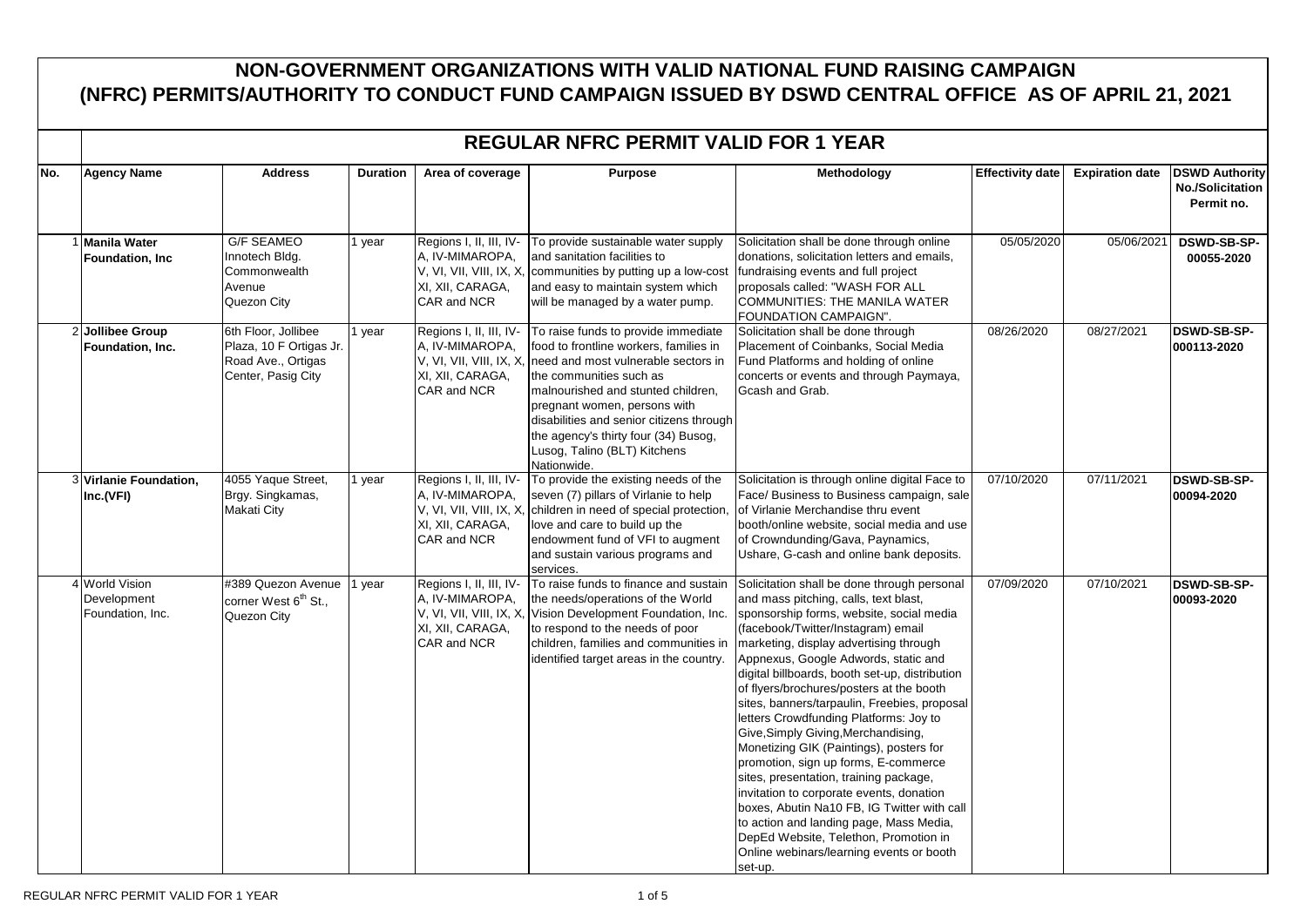| No. | <b>Agency Name</b>                                               | <b>Address</b>                                                                    | <b>Duration</b> | Area of coverage                                                                                         | Purpose                                                                                                                                                                                                                                                                                                                                                                 | Methodology                                                                                                                                                                                                                                                                          | <b>Effectivity date</b> | <b>Expiration date</b> | <b>DSWD Authority</b>                 |
|-----|------------------------------------------------------------------|-----------------------------------------------------------------------------------|-----------------|----------------------------------------------------------------------------------------------------------|-------------------------------------------------------------------------------------------------------------------------------------------------------------------------------------------------------------------------------------------------------------------------------------------------------------------------------------------------------------------------|--------------------------------------------------------------------------------------------------------------------------------------------------------------------------------------------------------------------------------------------------------------------------------------|-------------------------|------------------------|---------------------------------------|
|     |                                                                  |                                                                                   |                 |                                                                                                          |                                                                                                                                                                                                                                                                                                                                                                         |                                                                                                                                                                                                                                                                                      |                         |                        | <b>No./Solicitation</b><br>Permit no. |
|     | 5 Fr. Al's Children<br>Foundation, Inc.                          | Sisters of Mary<br>Girlstown Complex,<br>Barangay Biga II,<br>Silang Cavite       | I year          | Regions I, II, III, IV-<br>A, IV-MIMAROPA,<br>XI, XII, CARAGA,<br>CAR and NCR                            | To continue supporting the agency's<br>programs and services that shall<br>V, VI, VII, VIII, IX, X, provide assistance to children and<br>youth for their education, scholarship,<br>among others.                                                                                                                                                                      | Solicitation is through social media platform<br>such as online electronic mail and website<br>solicitation, distribution of letter appeals<br>through snail mails and brochures.                                                                                                    | 09/17/2020              | 09/18/2021             | <b>DSWD-SB-SP-</b><br>000123-2020     |
|     | 6 Ronald McDonald House<br>Charities of the<br>Philippines, Inc. | 17th Floor Citibank<br>Centre Bldg., 8741<br>Paseo de Roxas,<br>Makati City, 1227 | year            | Regions I, II, III, IV-<br>A, IV-MIMAROPA,<br>XI, XII, CARAGA,<br>CAR and NCR                            | To raise funds for its Bahay Bulilit<br>Program, Learn to Read Program,<br>V, VI, VII, VIII, IX, X, Bigay Tulong Program and Kindness<br>Kitchen Program in Support of the<br>well-being of children for their need of<br>education, shelter and happiness to<br>provide meals for selected<br>communities and medical frontliners<br>in appreciation of their service. | Solicitation is through distribtion of RMHC<br>Donation Coinbanks/Canisters in 581<br>Ronald Mcdonald stores nationwide and<br>solicitation through online platforms such<br>as GCash, Paymaya, Shopee, Lazada and<br>Grab Pay.                                                      | 10/06/2020              | 10/07/2021             | DSWD-SB-SP-<br>000127-2020            |
|     | 7 SOS Children's<br>Villages, Inc.                               | MIndanao Avenue.<br>Ayala Alabang Village,<br>Muntinlupa City                     | year            | Regions I, II, III, IV-<br>A, IV-MIMAROPA,<br>V, VI, VII, VIII, IX, X<br>XI, XII, CARAGA,<br>CAR and NCR | To provide for the care, welfare and<br>development of children without<br>parental care and children at risk of<br>losing parental care.                                                                                                                                                                                                                               | Solicitation is through Direct mail/letter of<br>Appeal, Face to Face Booth Banner,<br>Online Digital Fund Raising (Facebook<br>Ads, email and text messages, use of other<br>online platforms, Gcash, Grab,<br>Paynamics), Corporate Fundraising and<br>Donor Retention Activities. | 10/16/2020              | 10/17/2021             | <b>DSWD-SB-SP-</b><br>000128-2020     |
|     | 8 Smile Train Philippines,<br>Foundation, Inc.                   | 22nd st., East Avenue,<br>Brgy. Pinyahan,<br>Diliman, Quezon City                 | 1 year          | Regions I, II, III, IV-<br>A, IV-MIMAROPA,<br>XI, XII, CARAGA,<br>CAR and NCR                            | To raise funds to finance the surgery<br>of individuals with cleft lip and palate<br>V, VI, VII, VIII, IX, X, In coordination with partner hospitals<br>that provide the surgeries to the cleft<br>patients.                                                                                                                                                            | Solicitation is through social media<br>platforms, using their website and direct<br>bank deposit transaction                                                                                                                                                                        | 10/26/2020              | 10/27/2021             | <b>DSWD-SB-SP-</b><br>000131-2020     |
|     | 9 ADMU616569<br><b>Foundation, Inc.</b>                          | 411 Fedman Suites,<br>199 Salcedo St.,<br>Legazpi Village,<br><b>Makati City</b>  | 1 year          | Regions I, II, III, IV-<br>A, IV-MIMAROPA,<br>V, VI, VII, VIII, IX, X<br>XI, XII, CARAGA,<br>CAR and NCR | To provide support to groups<br>conducting Soup Kitchen Operations<br>and Food Pack Distribution for<br>Vulnerable Families in the National<br>Capital Region (NCR).                                                                                                                                                                                                    | Solicitation shall be done through letter of<br>appeal and social media platforms                                                                                                                                                                                                    | 11/19/2020              | 11/20/2021             | <b>DSWD-SB-SP-</b><br>000152-2020     |
|     | 10 The Andres Soriano<br>Foundation Inc.                         | A. Soriano Aviation<br>Hangar, Andrews<br>Avenue, Pasay City                      | I year          | Regions I, II, III, IV-<br>A, IV-MIMAROPA,<br>V, VI, VII, VIII, IX, X<br>XI, XII, CARAGA,<br>CAR and NCR | to support educational assistance of<br>student-beneficiaries for<br>academic/technical vocational<br>courses, financial assistance for<br>cancer patients who will access<br>chemotherapy maintenance<br>medication and conduct disaster relief<br>and rehabilitation.                                                                                                 | Solicitation shall be done through printed<br>and online platforms such as brochure and<br>social media platforms (agency's official<br>website)                                                                                                                                     | 11/17/2020              | 11/18/2021             | <b>DSWD-SB-SP-</b><br>000148-2020     |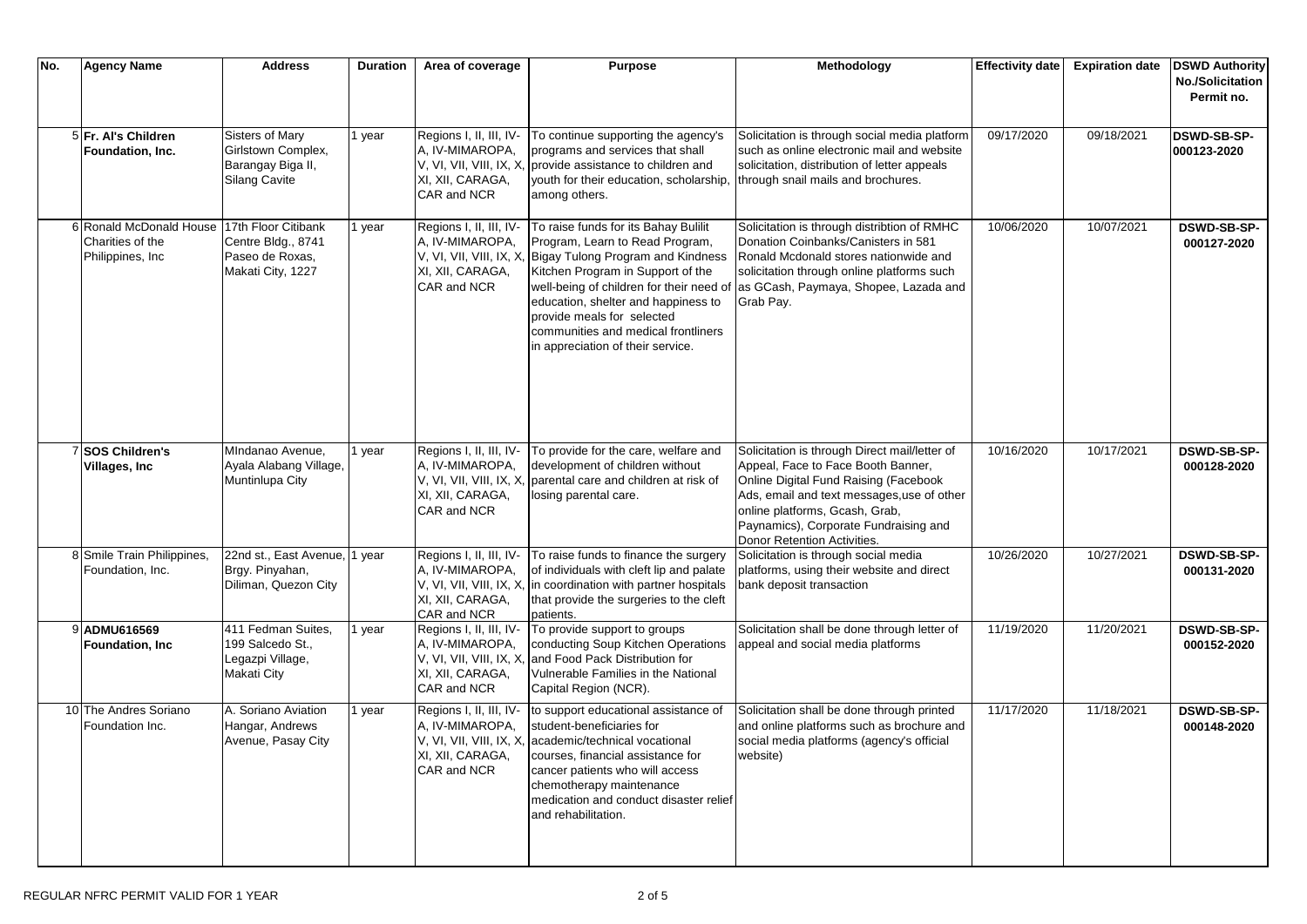| No. | <b>Agency Name</b>                                                              | <b>Address</b>                                                                                                     | <b>Duration</b> | Area of coverage                                                                                          | <b>Purpose</b>                                                                                                                                                                                                                                                                                                                                                                                    | Methodology                                                                                                                                                                                                | <b>Effectivity date</b> | <b>Expiration date</b> | <b>DSWD Authority</b>                 |
|-----|---------------------------------------------------------------------------------|--------------------------------------------------------------------------------------------------------------------|-----------------|-----------------------------------------------------------------------------------------------------------|---------------------------------------------------------------------------------------------------------------------------------------------------------------------------------------------------------------------------------------------------------------------------------------------------------------------------------------------------------------------------------------------------|------------------------------------------------------------------------------------------------------------------------------------------------------------------------------------------------------------|-------------------------|------------------------|---------------------------------------|
|     |                                                                                 |                                                                                                                    |                 |                                                                                                           |                                                                                                                                                                                                                                                                                                                                                                                                   |                                                                                                                                                                                                            |                         |                        | <b>No./Solicitation</b><br>Permit no. |
|     | 11 Local Superior of the<br><b>Priests of the Sacred</b><br>Heart, Inc.         | Sacred Heart<br>Formation House of<br>Aluba, Mandumol,<br>Macasandig 9000<br>Cagayan de Oro City                   | l year          | Regions I, II, III, IV-<br>A, IV-MIMAROPA,<br>XI, XII, CARAGA,<br>CAR and NCR                             | To assist the poor in their needs for<br>scholarship grants, shelter, medical<br>V, VI, VII, VIII, IX, X, mission, emergency, charity, assist<br>abused girls in their healing formation<br>and rehabilitation and provide<br>education support to young boys to<br>become future priests and lay leaders<br>to strengthen their commitment with<br>God.                                          | Solicitation shall be done through<br>distribution of letters of appeal, greeting<br>cards, religious items and similar forms.                                                                             | 12/10/2020              | 12/11/2021             | DSWD-SB-SP-<br>000179-2020            |
|     | 12 GMA KAPUSO<br><b>FOUNDATION, INC.</b>                                        | <b>GMA Network Center,</b><br><b>EDSA corner Timog</b><br>Avenue, Brgy. South<br>Triangle, Diliman,<br>Quezon City | I year          | Regions I, II, III, IV-<br>A, IV-MIMAROPA,<br>XI, XII, CARAGA,<br>CAR and NCR                             | To raise funds to help cover or<br>augment the expenses for<br>V, VI, VII, VIII, IX, X,   medical/health, educational, disaster<br>relief and values formation programs<br>of the Agency.                                                                                                                                                                                                         | Solicitation shall be done through mass<br>media (television) segment, social media<br>platforms, online/website solicitation, letters<br>of appeal, Celebrity Ukay-Ukay sale and all<br>vear round cards. | 12/14/2020              | 12/15/2021             | <b>DSWD-SB-SP-</b><br>000184-2020     |
|     | <b>13 AYALA FOUNDATION</b>                                                      | 8F 111 Paseo de<br>Roxas Building, Paseo<br>de Roxas cor. Legaspi<br>St., Legaspi Village,<br><b>Makati City</b>   | l year          | Regions I, II, III, IV-<br>A, IV-MIMAROPA,<br>V, VI, VII, VIII, IX, X<br>XI, XII, CARAGA,<br>CAR and NCR  | To assist in the relief, recovery and<br>rehabilitation efforts of the<br>communities affected by COVID 19<br>Pandemic and other calamities,<br>support distance learning education,<br>youth leadership, livelihood and<br>medical and financial assistance<br>program and promote Phillippine arts<br>and culture through its project entitled<br>"Fundraising to Help Service<br>Communities". | Solicitation shall be done through selling of<br>entrance ticket at Ayala Museum, Donation<br>Voucher, Social Media Platforms and Mass<br>Media (thru Radio Mindanao Network Inc).                         | 12/28/2020              | 12/29/2021             | <b>DSWD-SB-SP-</b><br>00187-2020      |
|     | 14 KAPAMPANGAN KU<br><b>PAGMARAGUL KU</b><br>(KKPK)<br><b>INTERNATIONAL INC</b> | Blk. 23 Lot 2<br>Rosewood St. Park<br>Place Pueblo De Oro<br>Del Carmen City of<br>San Fernando,<br>Pampanga       | year            | Regions I, II, III, IV-<br>A, IV-MIMAROPA,<br>V, VI, VII, VIII, IX, X,<br>XI, XII, CARAGA,<br>CAR and NCR | To raise funds to support the<br>as education, livelihood, feeding,<br>environmental, agricultural, gift giving<br>and conducting disaster training                                                                                                                                                                                                                                               | Solicitation shall be done through letter of<br>agency's programs and services such appeals, email and social media platforms                                                                              | 12/23/2020              | 12/24/2021             | <b>DSWD-SB-SP-</b><br>000186-2020     |
|     | 15 Tahanan ng<br>Pagmamahal Children's Sagad, Pasig City<br>Home Inc.           | 45 Dr. Pilapil St., Brgy.                                                                                          | 1 year          | Regions I, II, III, IV-<br>A, IV-MIMAROPA,<br>XI, XII, CARAGA,<br>CAR and NCR                             | To raise funds to finance the basic<br>needs of children beneficiary (food,<br>V, VI, VII, VIII, IX, X, medical, education and psycho-<br>social) and sustain agencies direct<br>and indirect programs.                                                                                                                                                                                           | Solicitation is through use of flash<br>cards/forms, brochures and online<br>donations, through use of social media<br>platforms (facebook and using the agency's<br>official website).                    | 12/23/2020              | 12/24/2021             | <b>DSWD-SB-SP-</b><br>000185-2020     |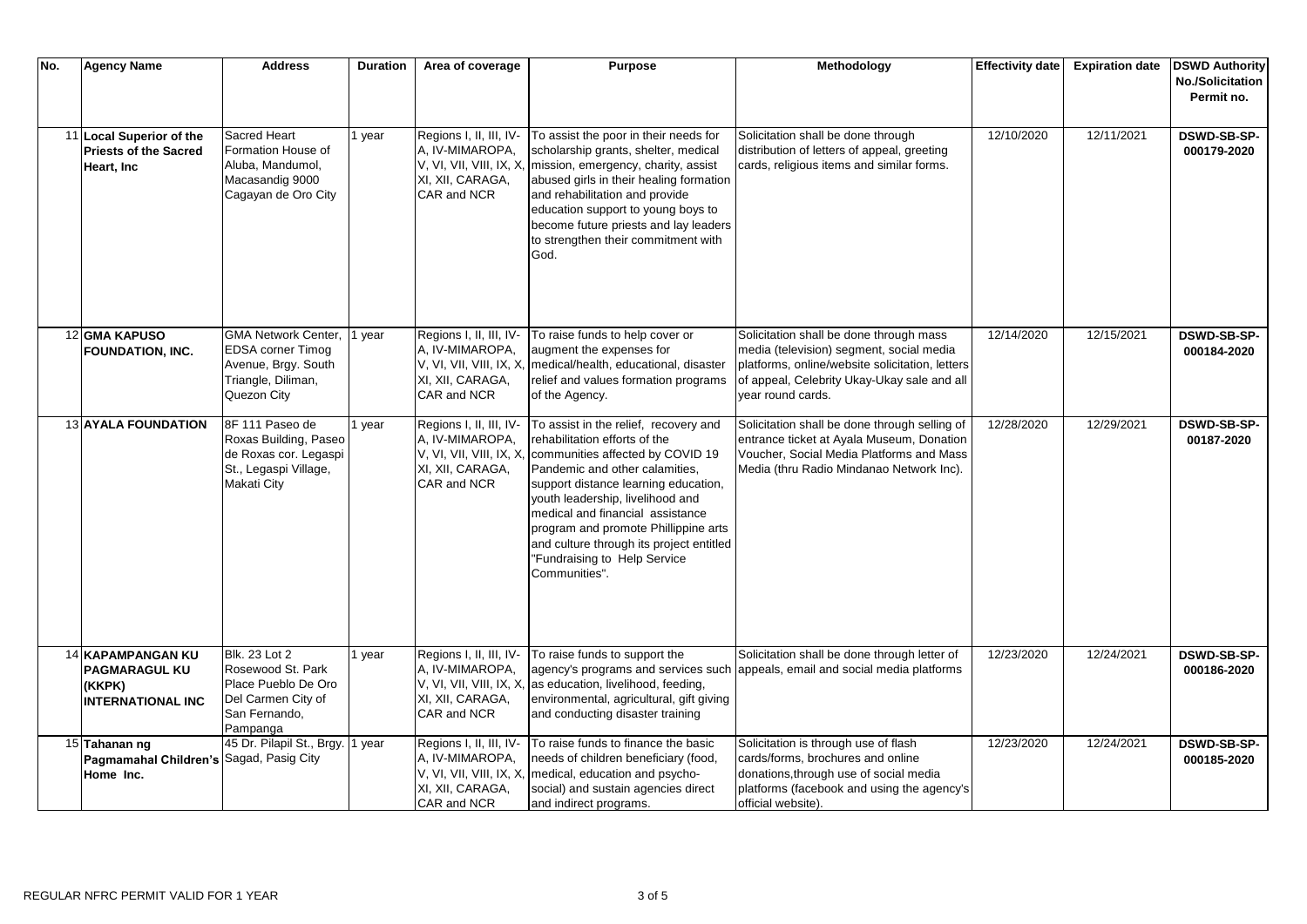| No. | <b>Agency Name</b>                                                    | <b>Address</b>                                                                                                            | <b>Duration</b> | Area of coverage                                                                                                                | <b>Purpose</b>                                                                                                                                                                                                                                                                                                                           | Methodology                                                                                                                                                                                                                                                                                                                                                                                                                             | <b>Effectivity date</b> | <b>Expiration date</b> | <b>DSWD Authority</b><br><b>No./Solicitation</b> |
|-----|-----------------------------------------------------------------------|---------------------------------------------------------------------------------------------------------------------------|-----------------|---------------------------------------------------------------------------------------------------------------------------------|------------------------------------------------------------------------------------------------------------------------------------------------------------------------------------------------------------------------------------------------------------------------------------------------------------------------------------------|-----------------------------------------------------------------------------------------------------------------------------------------------------------------------------------------------------------------------------------------------------------------------------------------------------------------------------------------------------------------------------------------------------------------------------------------|-------------------------|------------------------|--------------------------------------------------|
|     |                                                                       |                                                                                                                           |                 |                                                                                                                                 |                                                                                                                                                                                                                                                                                                                                          |                                                                                                                                                                                                                                                                                                                                                                                                                                         |                         |                        | Permit no.                                       |
|     | 16 CFC Ancop Global<br>Foundation, Inc.                               | 156 20th Avenue,<br>Brgy. Mangga, Cubao,<br>Quezon City                                                                   | I year          | Regions I, II, III, IV-<br>A, IV-MIMAROPA,<br>V, VI, VII, VIII, IX, X<br>XI, XII, CARAGA,<br>CAR and NCR                        | To provide assistance to 2015<br>students for their education and<br>scholarship and calamity response<br>through relief and rehabilitation<br>programs and services for disaster-<br>affected communities.                                                                                                                              | Solicitation shall be done through Letter of<br>Appeal, Sponsorship letter, Virtual Ancop<br>Global Walk, Partnership with different<br>organizations, Sponsorship packages,<br>Online shop, Online Show, Social Media<br>Platforms such as Facebook, Text Social<br>Media Platforms such as Facebook,<br>agency's official website, Twitter, Youtube,<br>Google Fit, Step Counter, Smartwatches<br>and Smartphones with Steps Counter. | 01/12/2021              | 01/13/2022             | <b>DSWD-SB-SP-</b><br>000003-2021                |
|     | 17 Let's Save the Brain<br>Foundation, Inc.                           | Unit 1004 The<br>Centerpoint<br>Condominium, Garnet<br>Road Cor. Julia<br>Vargas Avenue,<br>Ortigas, Center Pasig<br>City | year            | Regions I, II, III, IV-<br>A, IV-MIMAROPA,<br>V, VI, VII, VIII, IX, X<br>XI, XII, CARAGA,<br>CAR and NCR                        | To generate funds to support the cost<br>of medicines, laboratory tests and<br>procedures, and use of medical<br>equipment on a need basis.                                                                                                                                                                                              | Solicitation shall be done through Social<br>Media Platforms such as Agency's<br>Website, Gava Vibes and Brochures                                                                                                                                                                                                                                                                                                                      | 01/12/2021              | 01/13/2022             | <b>DSWD-SB-SP-</b><br>000004-2021                |
|     | <b>18 SAN LORENZO RUIZ</b><br>CHARITY (SJDMC),<br><b>INCORPORATED</b> | Block 10, Lot 20-22,<br>Phase 1, Pleasant<br>Hills Subdivision,<br>3023 San Jose del<br>Monte, Bulacan                    | year            | Regions I, II, III, IV-<br>A, IV-MIMAROPA,<br>V, VI, VII, VIII, IX, X,<br>XI, XII, CARAGA,<br>CAR and NCR                       | To sustain its community-based<br>services for the poor families focusing<br>on 100 scholars (children, out-of-<br>school youths and unskilled adults)<br>including walk-in crisis beneficiaries<br>from the province of Bulacan and<br>nearby communities from Region IV-<br>A. This is in support of its project<br>"Share the Dream". | Solicitation is through distribution of letters<br>of Appeal and placement of coinbanks to<br>selected residences and stores.                                                                                                                                                                                                                                                                                                           | 02/05/2021              | 02/06/2022             | <b>DSWD-SB-SP-</b><br>000009-2021                |
|     | 19 Sorok Uni Foundation,<br>Inc.                                      | Unistar Bldg., 1239 T<br>San Luis Street<br>Pandacan Manila                                                               | I year          | Regions I, II, III, IV-<br>A, IV-MIMAROPA,<br>V, VI, VII, VIII, IX, X,<br>XI, XII, CARAGA,<br>CAR and NCR                       | To provide sustainability through<br>livelihood projects and empower<br>program of the beneficiaries through<br>its project entitled "Rebuilding Lives,<br>Empowering people " for Kabuhayan<br>Projects".                                                                                                                               | Solicitation shall be done through Donation<br>Kiosk, Online Bazaar, Virtual Run, Dream<br>Project, Christmas Cheer and Social Media<br>Platforms such as email, webinars,<br>Instagram, Youtube Account, Facebook<br>Official page, Social Media Posting and<br><b>Transporation Advertisement</b>                                                                                                                                     | 02/18/2021              | 02/19/2022             | <b>DSWD-SB-SP-</b><br>00011-2021                 |
|     | 20 Kythe Foundation, Inc.                                             | Room 201, FSS 1<br>Bldg. Scout Casto Cor.<br>Scout Tuazon St.<br>Brgy. Laging Handa,<br>Quezon City                       | year            | Regions I, II, III, IV-<br>A, IV-MIMAROPA,<br>V, VI, VII, VIII, IX, X, beneficiaries.<br>XI, XII, CARAGA,<br><b>CAR and NCR</b> | To provide psycho-social support and<br>medical assistance to its                                                                                                                                                                                                                                                                        | Solicitation shall be done through<br>distribution of letter of appeal, invitation,<br>email and social media (Kythe Foundation<br>website posting and facebook page and<br>other social media accounts of Kythe<br>Foundation, Inc.                                                                                                                                                                                                    | 03/16/2021              | 03/17/2022             | <b>DSWD-SB-SP-</b><br>00017-2021                 |